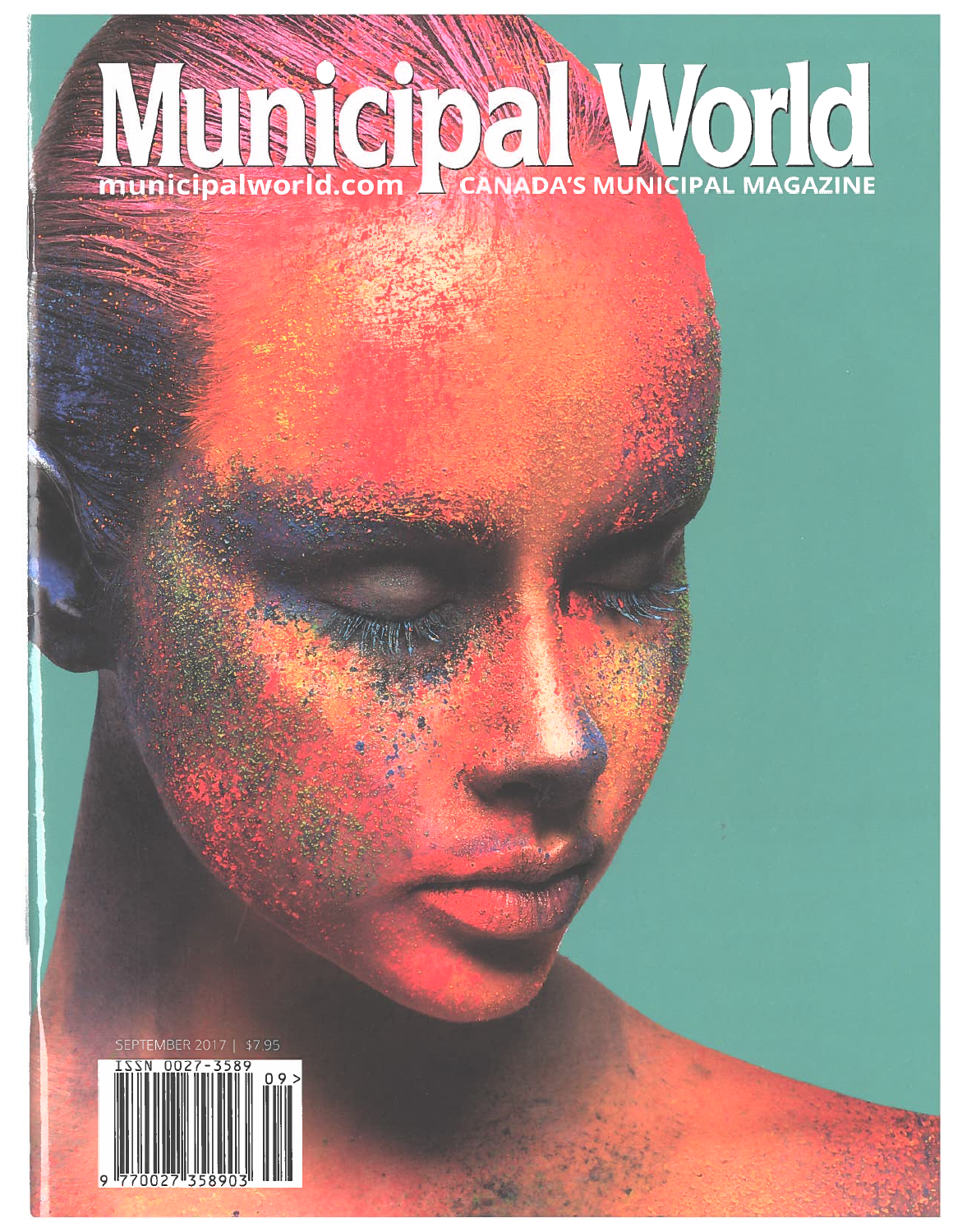by Domingue O'Rourke and Karen Farbridge

## **Measuring what** matters most

- one community at a time



What matters most to the people in your municipality? How do you know? How do you measure it? How do you prioritize objectives and resources?

In 2014, Oxford County was asking similar questions as they developed their community sustainability plan. They hired a consultant to develop the plan and recruited 14 community leaders for the steering committee tasked with ensuring its current and future relevance. Over the course of 18 months, the consultant, the committee, and county staff worked with the community to develop a sustainability plan that broadened the traditional definition of the social pillar. "We wanted to recognize that community is everything from arts, culture, education, to the social fabric aspects," says Oxford County CAO Peter Crockett.

While they focused on core sustainability concepts, they quickly realized they needed more data. "It became clear that if we really want to do this, we need to establish the baseline and be able to measure it incrementally along the way," explains Crockett. Unfortunately, while some economic development and health data was available, a gap existed when it comes to measuring aspects like people's social lives, participation in leisure and culture, and democratic engagement. The Canadian Index of Wellbeing (CIW) was identified as a tool that could help fill this gap.

#### **Canadian Index of Wellbeing**

Located at the University of Waterloo, the CIW is a world leader in measuring quality of life. Its model for wellbeing stems from extensive consultation with Canadians about what matters most to them, and breaks wellbeing down into eight essential domains: community vitality; democratic engagement; education; environment; healthy populations;

leisure and culture; living standards; and time use. For Crockett, "the correlation between sustainability and the CIW is phenomenal." The framework aligned with all aspects of Oxford's sustainability plan and could provide the metrics they needed -now and in the future.

**DOMINIQUE O'ROURKE, MA (Leadership) is** a consultant, writer, and teacher. Principal of Accolade Communications, she helps private and not-for-profit organizations reach their objectives through strategic communications. Dominique's areas of expertise include belonging, wellbeing, trust, communications, and all facets of public relations. Contact Dominique at <dominique@accoladecommunications.ca> or follow her on Twitter <@DTORourke>

KAREN FARBRIDGE, Ph.D. is a member of the Canadian Index of Wellbeing's advisory board. She is president of Karen Farbridge & Associates, consulting in areas of local sustainability, community energy, and stakeholder engagement. She also served as mayor of Guelph, Ontario for 11 years. She can be reached at <karen@karenfarbridge.ca>.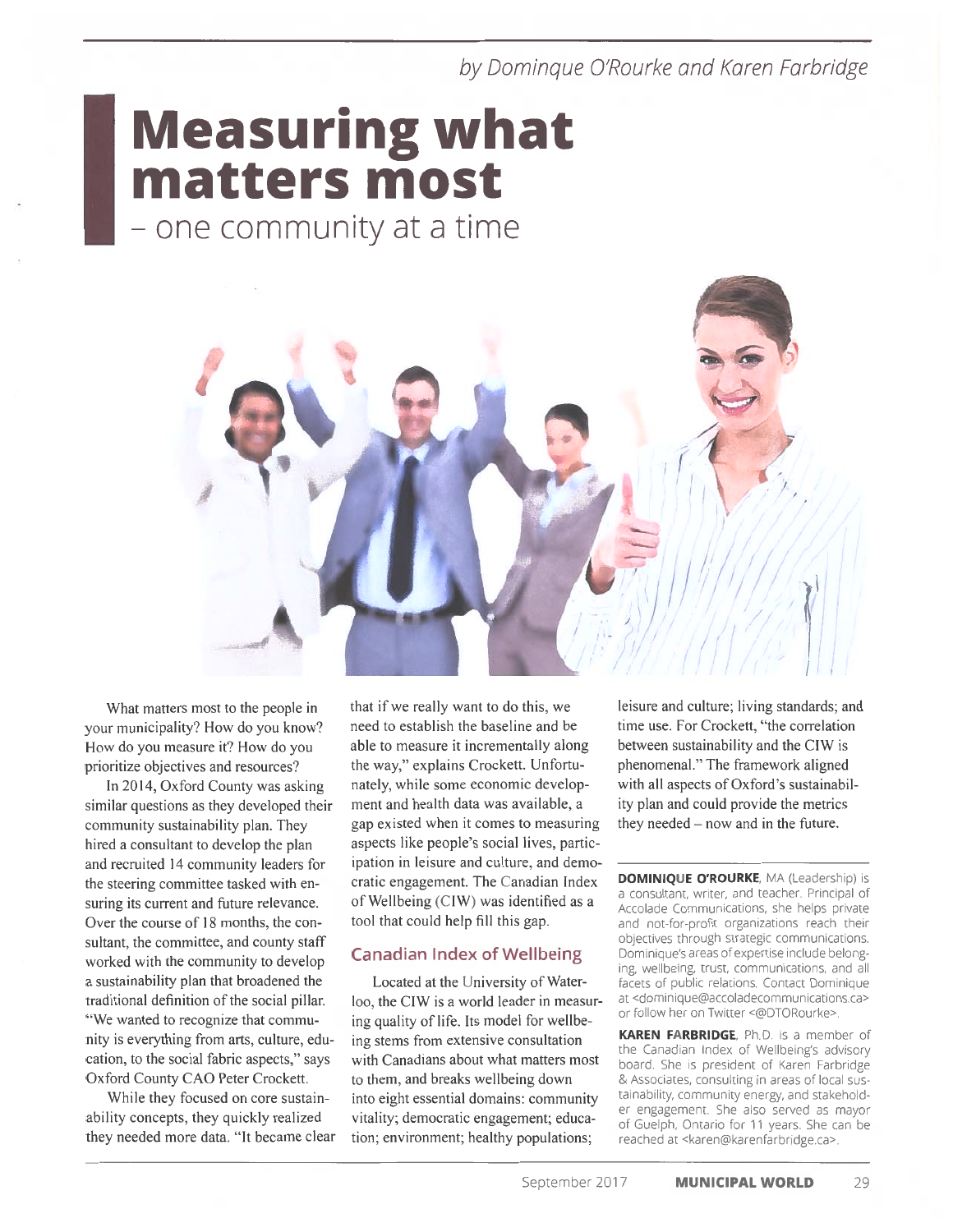Figure 1 **Canadian Index of Wellbeing (CIW)** 



# **into a single CIW average**

Guelph, Ontario was the first community to use the CIW model in 2012. The city was looking for an integrated approach to inform sustainability goals, to explore social detenninants of health, and to identify upstream solutions. As in any community, officials could see that despite significant costs and multiple system interventions, outcomes were sometimes poor - especially among people who are most vulnerable. They sought an approach that could identify important leverage points to allow them to focus on the root causes of critical social issues.

#### **Measuring Local Behaviours and Perspectives**

While perhaps better known for their national and provincial wellbeing indicator reports, the CIW also offers a customized

#### Community Wellbeing Survey that is executed in less than one year and has two components. The first is a valid, representative survey of the local population that captures residents' perspectives and behaviours for each of the eight domains. For example, while the environment domain for the national index captures high-level data like greenhouse gas emissions, ground level ozone, and available fannland, the community survey asks people about their impressions of available greenspace and traffic congestion, whether they recycle, and whether they walk, bike, or take public transit.

"Compiling all that infonnation gives a fairly clear snapshot of residents' wellbeing across all eight domains. You can easily see where residents themselves have identified what's going well and

what's not going so well," explains CIW director Bryan Smale.

After the community survey is completed, the CIW works closely with a collaborative of municipal and community organizations to identify specific issues of local concern and themes surfacing from the survey data that need further exploration. A second, customized report then provides deeper insight.

In 2013, the City of Kingston, Ontario chose to explore civic engagement as segmented by age, income, and geographic area. In 2014, Wood Buffalo, Alberta focused on sense of belonging to the local community, residency, and household type. The Oxford County research delved into community engagement, accessibility, quality of work, health behaviours and perceptions, and environmental concerns, which were further segmented by household income, age, living arrangement, length of residency, and location.

"It's important for us to partner with the municipality and community organizations because they'll understand the local context," says Smale. "We don't come in as experts to tell them what they need. We help them work through the information to address some of those issues and challenges that are central there and work with them to identify levers in the system."

#### **Providing New Insights**

Gathering rich social and environmental data provides a fuller and more integrated picture of the true state of the community. For instance, when residents are asked to predict which factors make the biggest contribution to individual and community wellbeing, they typically identify living standards and healthy populations. However, the three domains that make the most significant contribution to quality of life are community vitality, leisure and culture, and time use. "That doesn't mean the other domains are not making a significant contribution; rather, those three domains rise above the others in their importance," says Smale.

In short, the surveys and reports provide a richer understanding of the factors that contribute to quality of life, the importance of and the connections between them. "It's a matter of understanding that if we do X, we could affect A, B,